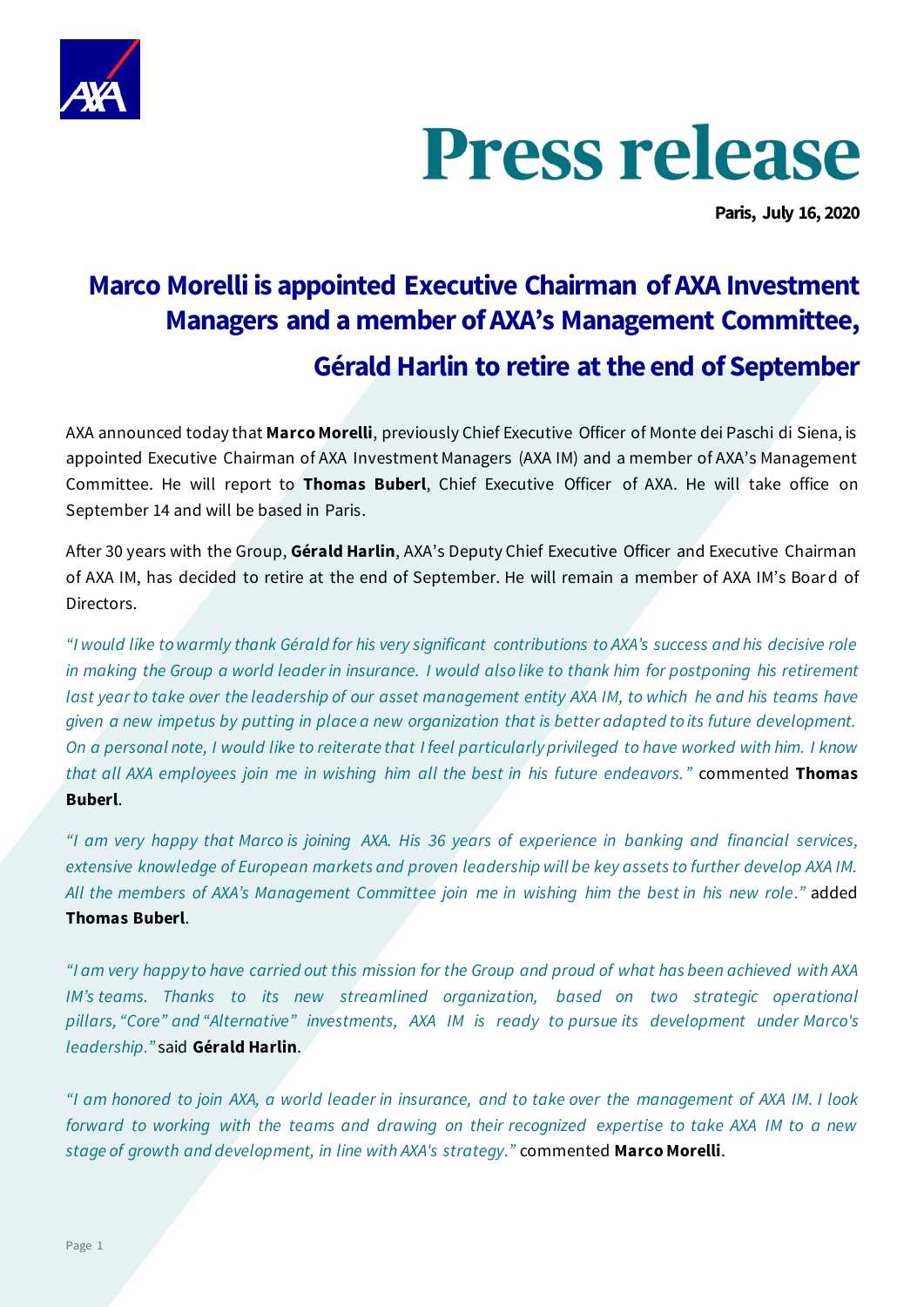

AXA IM, 100% owned by AXA, is an active, long-term, global, multi-asset investor which works with its clients to provide the solutions they need to help building a better tomorrow for their investments, while creating a positive change for the world in which we all live. With approximately €804 billion in assets under management as at end of March 2020, €+13 billion asset management net inflows and €1.2 billion asset management revenues in 2019, AXA IM employs over 2,350 employees around the world and operates ou t of 30 offices across 21 countries.

# \* \* \*

# **Biographies**

## **Gérald Harlin**

Gérald Harlin is a graduate of ESSEC. From 1979 to 1990, he held several positions with the Total Group. He started working for the AXA Group in 1990 as Corporate Treasurer and became Head of Corporate Finance in 1991. In 1994, he was appointed Chief Financial Officer of AXA Asset Management Europe and its subsidiaries and Chief Executive Officer of AXA Banque. He joined AXA France in 1997 as Chief Investment Officer. After being in charge of CRM and marketing products of AXA France in 2000, he became Chief Financial Officer of AXA France in 2001 until March 2003. From 2003 to 2009, Gérald Harlin was Executiv e Vice President, Finance & Control of the AXA Group. In 2010, Gérald Harlin was appointed Group Chief Financial Officer. He joined in 2016 the Group's Management Committee and was appointed Deputy Chief Executive Officer ("Directeur général adjoint") in 2017, in addition to his responsibilities. He was appointed Executive Chairman of AXA IM on December 1, 2019.

## **Marco Morelli**

Marco Morelli is a graduate of the LUISS University in Rome. After various professional experiences in Europe at KPMG, Samuel Montagu Ltd and UBS Ltd, he joined J.P. Morgan in 1994 and subsequently became CEO and General Manager of J.P. Morgan Italy and member of J.P. Morgan Europe executive committee. He joined Monte dei Paschi di Siena in 2003 and became Deputy CEO in 2006. He left in January 2010 to become General Manager and Deputy CEO of Intesa San Paolo Group, a position he held until 2012. He then jo ined Bank of America Merrill Lynch as Vice Chairman Europe, Middle East and Africa and CEO Italy. In September 2016, he became CEO and General Manager of Monte dei Paschi di Siena, a position he held until May 2020.

He is Adjunct Professor at the Economics and Finance faculty of the LUISS University in Rome and a member of its Board of Directors. He is a co-founder and Vice Chairman of Fondazione Don Gino Rigoldi, an Italian no-profit organization.